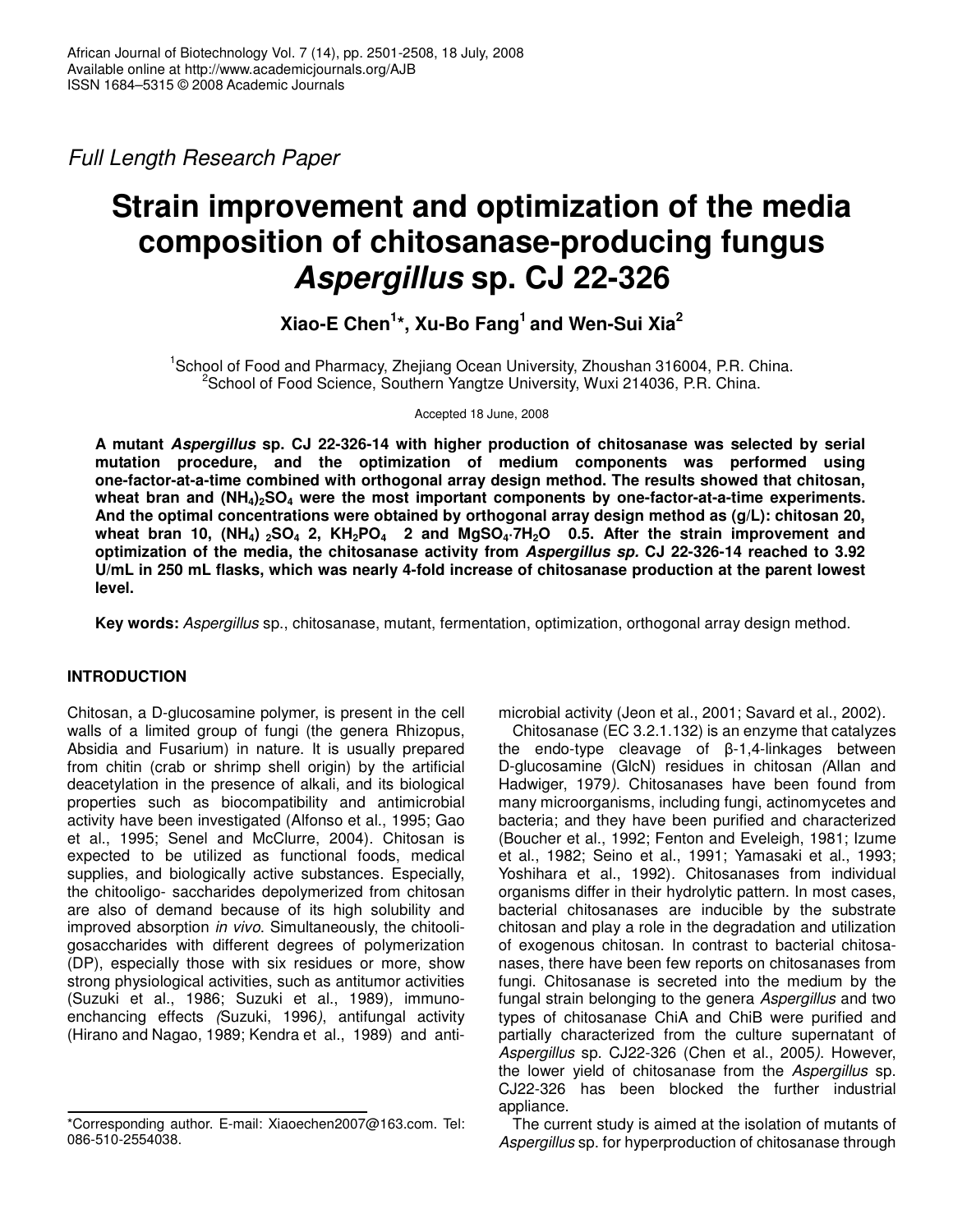UV-irradiation followed by NTG-mutagenesis. And the important factors such as carbon source and nitrogen source necessary to maintain such mutants with higher levels of chitosanase productivity were defined by one-factor-at-a-time and subsequently by orthogonal array design method.

#### **MATERIALS AND METHODS**

#### **Materials**

Chitosan (100% deacetylated) and chitin were purchased from local suppliers in China. A dichroism method (Domard, 1987) was applied in determining the acetyl content of the chitosan samples. All other reagents were of analytical or extra-pure grade and were obtained from commercial sources.

#### **Microorganism**

The wild type fungus used in this study is a new *Aspergillus* sp. strain isolated from a marine soil sample in China and stored at 4°C on potato dextrose agar (PDA) and sub-cultured once in every three months in our laboratory with the code CJ22-3 (Chen et al., 2005*)*.

#### **Media**

All media were sterilized by autoclaving at  $121^{\circ}$ C for 15 min and the pH was adjusted before sterilization. The following culture media were employed throughout the work.

#### **Potato dextrose agar (PDA) for slant and plate cultures**

PDA contained (g/L): potatoes 200; glucose 20; yeast extract 1; and agar 20.

#### **Selection media for slant and plate cultures**

The selection media for slant composed of (g/L): soluble chitosan 10, glucose 20, yeast extract 1,  $(NH_4)2SO_4 2$ ,  $KH_2PO_4 2$ ,  $MgSO_4 0.5$ , and agar 20, pH 5.6.

#### **Fermentation media for chitosanase production**

Basal fermentation media were used as a fermentation medium for the enzyme production and composed of (g/L): soluble chitosan 10, yeast extract 1,  $KH<sub>2</sub>O<sub>4</sub>$  2, MgSO<sub>4</sub> 0.5, pH 5.6. And the selection media was the basal medium with different carbon source (glucose, lactose, glucosamine, acetylglucosamine, chitosan, starch, wheat bran, dextrins, glycerol, molasses) and nitrogen source (urea, peptone, yeast extract, (NH<sub>4</sub>)2SO<sub>4</sub>, KNO<sub>3</sub>, NH<sub>4</sub>NO<sub>3</sub>, (NH<sub>4</sub>)<sub>2</sub>SO<sub>4</sub>).

## **Isolation and selection of mutants**

#### **UV irradiation**

Four milliliter cell suspension (10<sup>7</sup> cells/ml) of the starting stain contained in a Petri dish was placed under an ultraviolet lamp (15 W, 2537 Å) with a distance of 15 to 30 cm, and was irradiated for different time intervals between 15 s and 30 min. The cell suspension was mixed by a magnetic stirrer during irradiation. Treated and untreated spores were diluted in sterile physiological saline, and 1 ml spore suspension was spread on to the single colony isolation medium to calculate the percentage survival. Samples with a death rate of 99.0% were subjected to subsequent isolation.

## **NTG (Nitrosoguanidine) treatment**

1 ml of NTG solution (100 mg/ml, 0.2 M pH 6.0 phosphate buffer) was added in 1 ml cell suspension of the starting strain ( $\sim$ 10 $^8$ cells/ml). After incubation at 30°C on a rotary shaker of 120 rpm for different time intervals between 15 and 60 min, the mixture was diluted 1,000 times with sterile distilled water immediately. Treated and untreated spores were diluted in sterile physiological saline, and 1 ml spore suspension was spread on to the single colony isolation medium to calculate the percentage survival. Samples with a death rate of ca. 90% were subjected to subsequent isolation. The above treated suspension (100 µl) was spread on different screening plates. The plates were incubated at  $37^{\circ}$ C temperature for 5 days and the mutants were selected on the basis of clearance zones appeared on selection media.

#### **Enzyme production in shake flask**

All the cultivations were carried out in a 500 ml baffle flask with 150 ml of the culture medium containing respective amount of substrates. The flasks were inoculated with spores (approximately  $10^7$  cells/mL) from 7-day sold culture grown on PDA slant and incubated at  $37^{\circ}$ C with shaking at 150 rpm.

#### **Fermentation in stirred tank bioreactor**

The fermenter used was a 10 L mechanically stirred tank bioreactor (B. Braun Biostat C, Germany) with a working volume of 6 L. The fermentation media were sterilized before inoculum. The aeration rate in the bioreactor was maintained at 0.8 vvm with stirring at 170 rpm and the incubation temperature was  $37^{\circ}$ C.

## **Assay methods**

The biomass was harvested at the end of fermentation, then they were centrifuged at 8 000 g for 10 min, then dried to constant weight at 60°C for sufficient time in laboratory vacuum ovens to obtain dry weight of the biomass. The supernatant was analyzed for extracellular enzyme activities and residual sugar. All the shake flask experiments were conducted in triplicates.

Unless indicated otherwise, chitosanase was assayed by measuring the reducing sugars liberated during the hydrolysis of chitosan with a DDA (degree of deacetylation) of 83%. The incubation mixture contained 1 ml of 0.5% soluble chitosan and 1 ml of diluted enzyme solution (pH 5.6). The incubation was carried out at 37°C for 15 min, with shaking. The amount of reducing sugar in the supernatant was measured using the modified dinitrosalicyclic acid (DNS) method (Ghose, 1969). One enzyme unit was defined as the amount of enzyme required to produce 1 µmol of reducing sugar as glucosamine per min.

Residual sugar was estimated gravimetrically by DNS method (Ghose, 1969). A double beam UV/Vis scanning spectrophotometer (Unico UV2800, Shanghai, China) was used for measuring the % color intensity.

## **Experimental design**

Media compositions experiments were designed to meet the nutri-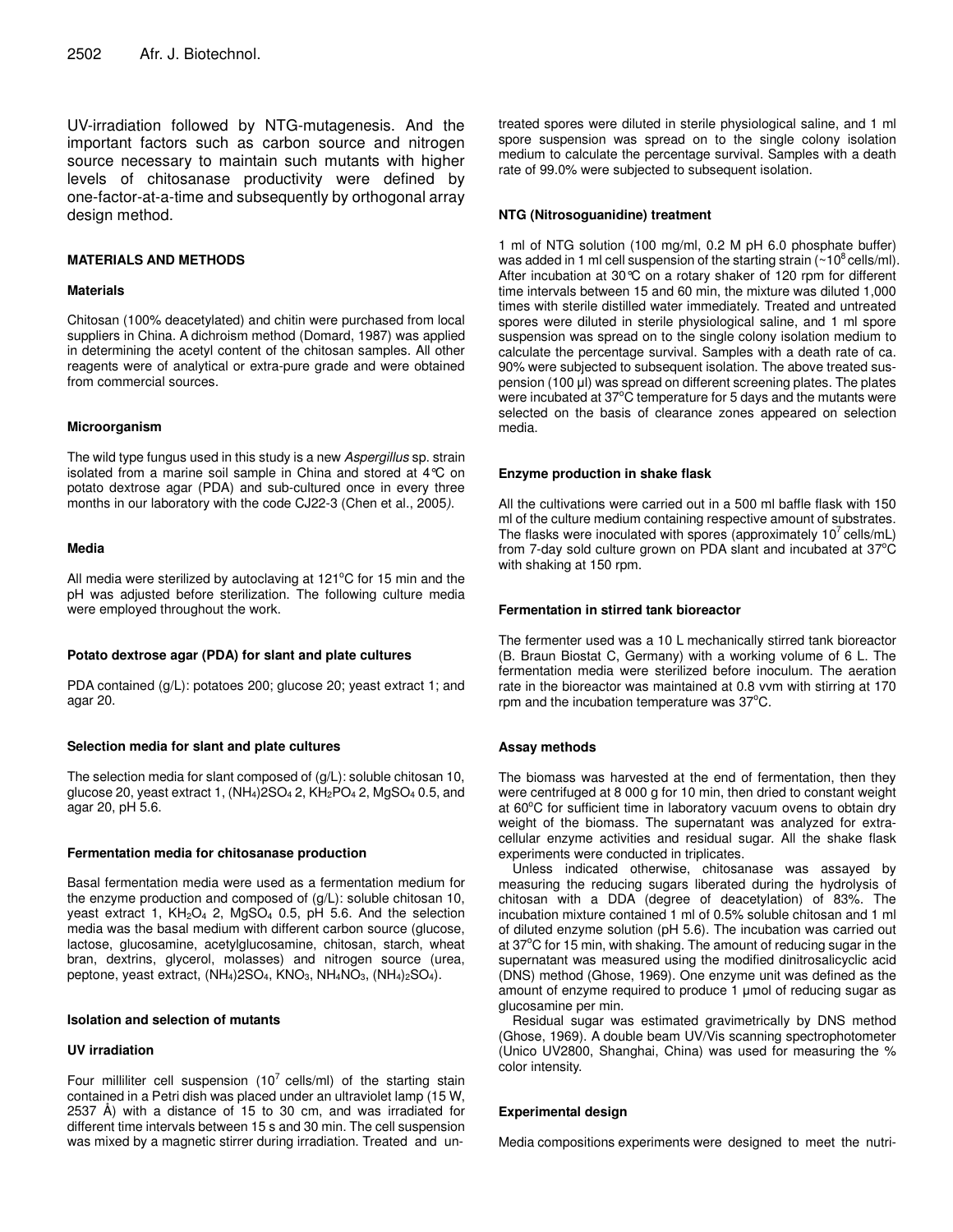| <b>Strain</b>        | Biomass $(g/L)$ | Chitosanase activity (U/mL) | Increase rate (%) |
|----------------------|-----------------|-----------------------------|-------------------|
| Original (CJ 22-326) | $2.97 \pm 0.32$ | $0.97 \pm 0.02$             | 100               |
| CJ 22-326-02         | $2.67 \pm 0.44$ | $1.03 \pm 0.09$             | 106               |
| CJ 22-326-05         | $2.71 \pm 0.62$ | $1.56 \pm 0.23$             | 161               |
| CJ 22-326-09         | $3.01 \pm 0.15$ | $1.60 \pm 0.14$             | 165               |
| CJ 22-326-11         | $3.11 \pm 0.24$ | $2.23 \pm 0.37$             | 230               |
| CJ 22-326-14         | $3.02 \pm 0.41$ | $1.68 \pm 0.54$             | 173               |
| CJ 22-326-16         | $2.78 \pm 0.38$ | $1.87 \pm 0.09$             | 192               |
| CJ 22-326-17         | $2.84 \pm 0.34$ | $1.71 \pm 0.16$             | 176               |
| CJ 22-326-25         | $2.54 \pm 0.23$ | $0.99 \pm 0.12$             | 103               |

**Table 1.** Comparison of enzyme activities of *Aspergillus* sp. CJ 22-326 and positive mutants by UV irradiation.

tional demands of the mutants of *Aspergillus* sp. The carbon source, nitrogen source and mineral source were regarded as correlated factors of the culture medium, in particular carbon and nitrogen sources. According to the results of 'one–factor-at-a-time' experiments, theorthogonal array design method L9  $(3^3)$  was selected to optimize the medium compositions in shake flask cultures.

## **RESULTS**

## **Mutagenesis and screening for chitosanase hyperproduction**

In general, strain improvement is considered one of the main factors involved in the achievement of higher titers of industrial metabolites (Podojil et al., 1984). Random mutagenesis and fermentation screening have been reported as an effective way to improve the productivity of industrial microbial cultures (Parekh et al., 2000). The most widely used mutagens are nitrosoguanidine (NTG), methylmethane sulfonate (MMS), ethylmethane sulfonate (EMS), N-methyl-N-nitro-N-nitrosoguanidine (MNNG) and ultraviolet (UV) irradiation (Baltz, 1999).

*Aspergillus* sp. CJ22-326 was subjected to successive UV-irradiation mutagenic with followed by NTG treatment. The screening media gave fairly reliable indication of increased chitosanase activities. After each mutagenic treatment, enzyme production by the selected mutants was assessed in shake flask cultures and the most promising strain was further subjected to next mutagenic treatment. In the first mutation experiment, different doses of UV light exposure were given to the spore suspension of *Aspergillus* sp. CJ22-326. UV exposure for 60 s with the 15 W lamp at a distance of 15 cm has resulted in 8% survival rates of the cells. One of the mutants, *Aspergillus* sp. CJ 22-326-11 showed 2.3-time higher (2.23 U/mL) activities than the parent strain *Aspergillus sp.* CJ22-326 (Table 1). The further mutation of *Aspergillus sp.* CJ22-326-11 strain led to isolation of another 8 mutants capable of producing the high levels of chitosanase on selection medium followed by NTG treatment. The highest enzyme-producing mutant was the mutant strain *Aspergillus* sp. CJ 22-326-14 with the 3.4-times higher

(3.32 IU/ml) activities than the parent strain *Aspergillus* sp. CJ22-326 (Tables 1 and 2).

The high-production hereditary feature of strain *Aspergillus sp.* CJ22-326 was tested to be stable (data not shown) and thus it was used as a production strain in the following fermentations. Su et al. (2006) obtained a mutant strain with higher chitosanase yield by mutation the wild strain *Bacillus sp.* S65 with nitrogen ion beam, and at the same time the fermentation time was shortened significantly which greatly increased efficiency.

## **Time profile of growth and chitosanase production by wild-type and mutant** *Aspergillus* **sp. CJ22-326-14 strain in defined medium**

The profile of chitosanase production by *Aspergillus sp.* CJ22-326-14 mutant and the wild strain *Aspergillus sp.*CJ22-326 cultured in shaken flasks is shown in Figure 1. Compared to the parent strain, mutant *Aspergillus sp.* CJ22-326-14 produced more chitosanase activity at all intervals of time with highest activity detected on 96<sup>th</sup> hour of incubation. This activity was about 3 times more than that secreted by parent strain *Aspergillus* sp. CJ22-326.

## **Effect of different carbon sources and concentration on growth and chitosanase production**

During the microbial fermentations, the carbon source not only acts as a major constituent for building of cellular material, but also as important energy source (Dunn, 1985). In order to improve the chitosanase production, single factor experiments various carbon sources of 1% (w/v) concentration including glucose, lactose, glucosamine, acetylglucosamine, chitosan, starch, wheat bran, dextrins, glycerol and molasses using the same other nutrients as the production medium was conducted in defined media tested individually in fermentation flask. The results after 72 h are shown in Figure 2. From the Figure 2, results apparently showed that chitosan gave the highest production of the chitosanase when it was used as the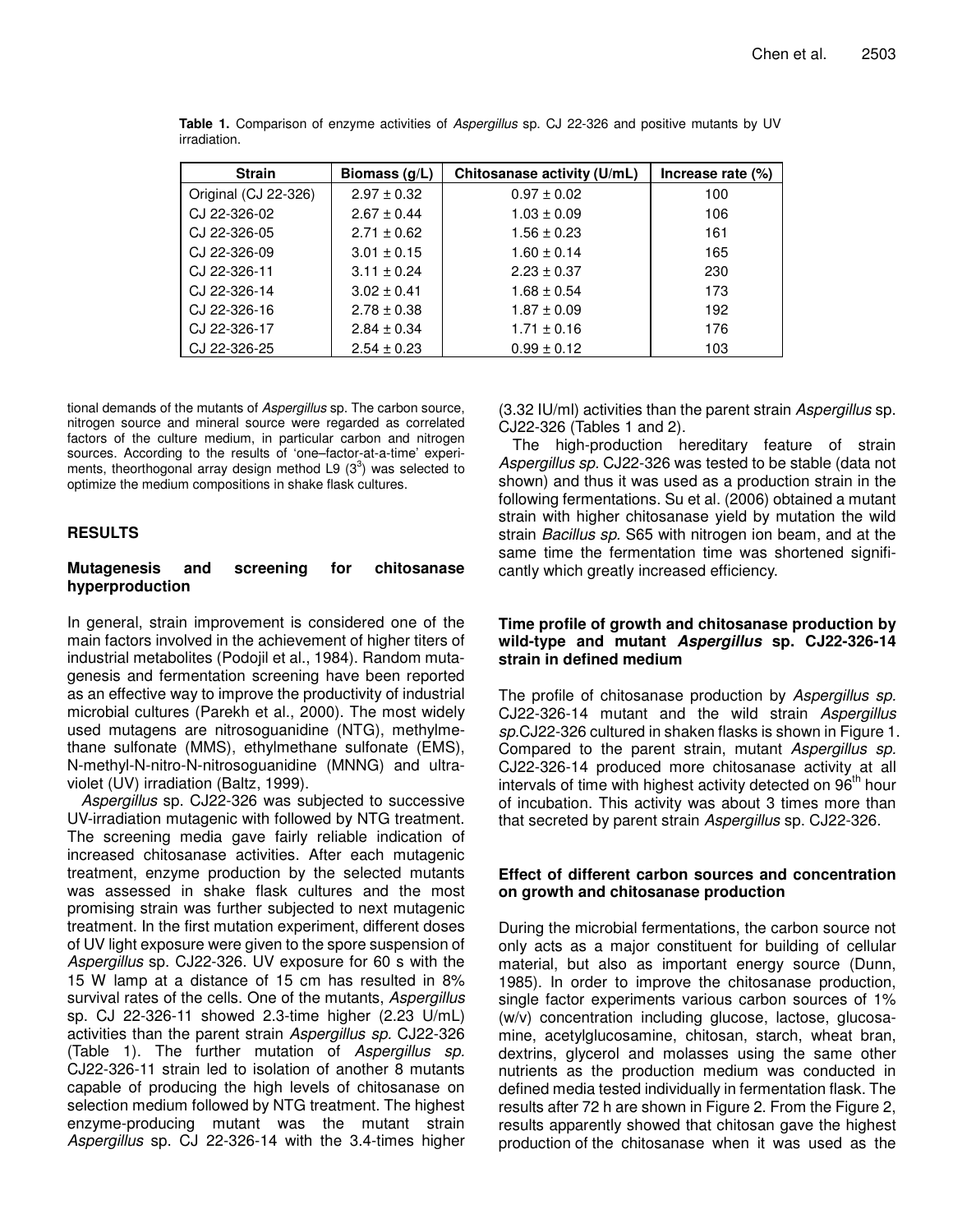| <b>Strain</b>           | Biomass (g/L)   | Chitosanase activity (U/mL) | Increase rate (%) |
|-------------------------|-----------------|-----------------------------|-------------------|
| Original (CJ 22-326-11) | $3.11 \pm 0.12$ | $2.23 \pm 0.07$             | 100               |
| CJ 22-326-13            | $2.83 \pm 0.23$ | $2.90 \pm 0.40$             | 130               |
| CJ 22-326-14            | $3.02 \pm 0.15$ | $3.32 \pm 0.13$             | 149               |
| CJ 22-326-18            | $2.76 \pm 0.21$ | $2.60 \pm 0.17$             | 116               |
| CJ 22-326-21            | $2.95 \pm 0.17$ | $2.84 \pm 0.10$             | 128               |
| CJ 22-326-27            | $2.92 \pm 0.20$ | $3.05 \pm 0.21$             | 137               |
| CJ 22-326-31            | $3.17 \pm 0.28$ | $3.21 \pm 0.23$             | 144               |
| CJ 22-326-33            | $3.05 \pm 0.10$ | $3.18 \pm 0.22$             | 143               |
| CJ 22-326-35            | $3.14 \pm 0.18$ | $2.95 \pm 0.09$             | 132               |

**Table 2.** Comparison of enzyme activities of *Aspergillus sp.* CJ 22-326-11 and positive mutants by NTG treatment.



**Figure 1.** Time profile of growth and chitosanase production by wild-type and mutant CJ22-326 strains in shaken flasks.



**Figure 2.** Effect of carbon sources on chitosanase production and cell growth in 72 h duration.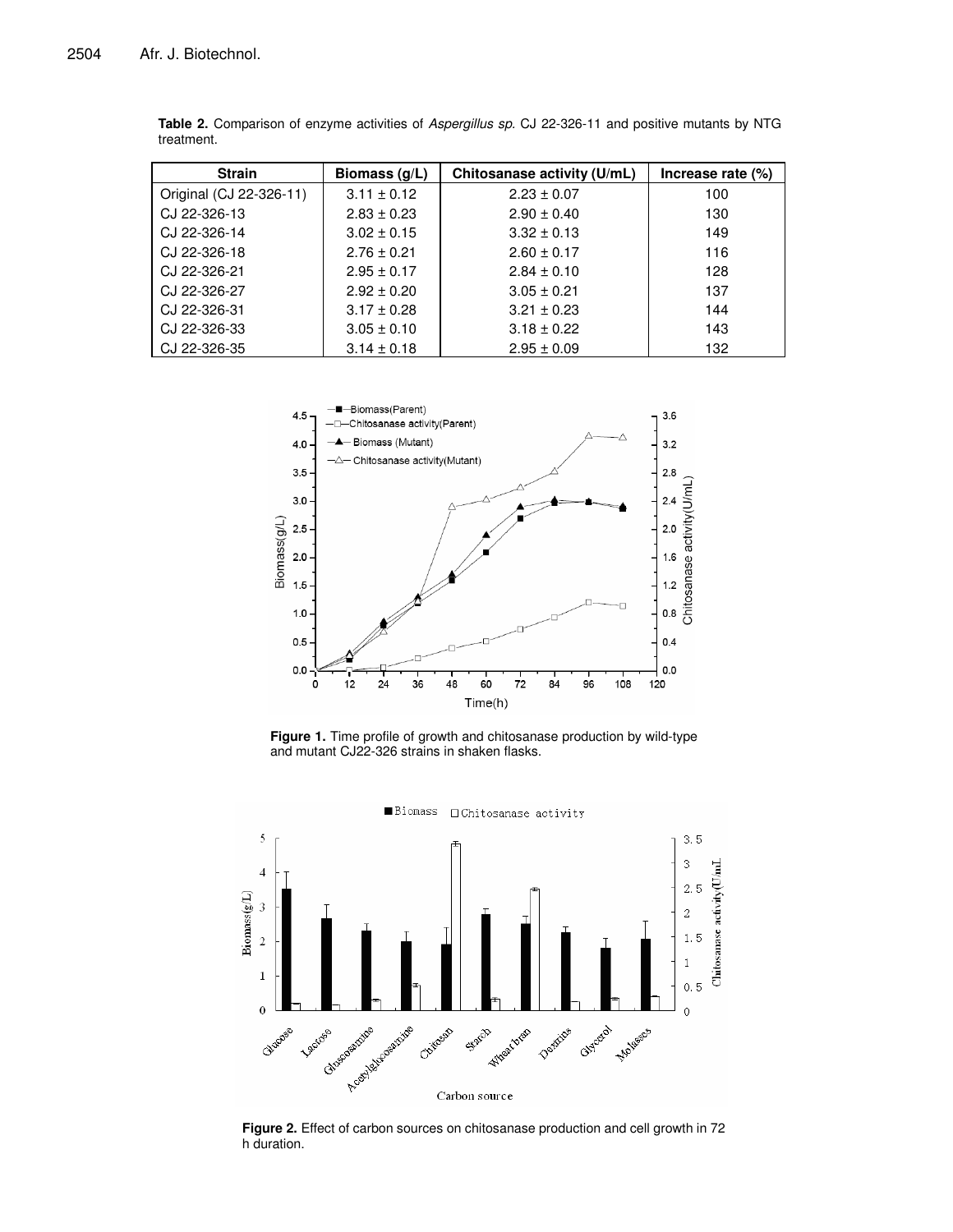main carbon source in the medium. This suggested that chitosanase is the typical inducible enzyme, and chitosan is the most favorable inducer for protein and enzyme synthesis, when acetylglucosamine and glucosamine are presented as the carbon source. Chitosanase activity is also high in the wheat bran medium, which also indicate that the components in wheat bran could satisfy the nutrition requirement of the mutant strain.

Considering the abilities of influencing the chitosanase induction, the complex carbon sources chitosan and wheat bran were chosen to investigate their influences on the production of chitosanase.

The influence of chitosan content on the chitosanase production of *Aspergillus* sp. CJ22-326-14 is summarized in Figure 3. Relatively better yields were obtained with chitosan concentration from 5 to 25 g/L, and the highest enzyme activity was observed with 20 g/L of chitosan. Our results also showed that increasing of chitosan concentration beyond 20 g/L decreased the chitosanase production. This was probably due to the increasing broth rheology and decreasing the dissolved oxygen with further substrate chitosan addition.

The use of agricultural residues in microbial fermentations is being encouraged due to their ease of availability and inexpensiveness (Pandey et al., 2001), and they contain carbon, nitrogen, vitamin and minerals that are utilized by microbes. Substitution of glucose in the base medium with wheat bran (10g/L) resulted in a sustained secretion of chitosanase (2.95 U/l). But as the wheat bran level increased, the fermentation began to resemble to semi-solid state fermentation, hence lower concentration of wheat bran would be favorable to the chitosanase secretion and production by the *Aspergillus* sp. strain.

## **Effects of different nitrogen sources and concentrations on growth and chitosanase production**

Figure 4 shows that the response levels when various nitrogen sources were added as nitrogen sources to the basal medium at a concentration of 2.0 g/L. Results indicated that some of the nitrogen sources in the medium, especially the inorganic ones, showed a positive effect on chitosanase activity when 1% chitosan and 2 whet bran as the carbon source. The best result was 3.11 U/mL obtained in the presence of  $(NH_4)$  <sub>2</sub>SO<sub>4</sub> after 72 h fermentation. The following suitable nitrogen sources were beef extract, and  $(NH_4)$  2SO<sub>4</sub> combined with beef extract, with the chitosanase activity of 2.06 and 2.36 U/mL, respectively. And the results of 'one–factor-at-a-time' experiments showed that chitosanase production from *Aspergillus* sp. CJ22-326-14 was highest when the culture medium contained 2 g/L of  $(NH_4)_2SO_4$  (data not shown). Simultaneously the high chitosanase production using (NH4)2SO<sup>4</sup> is also an important feature of *Aspergillus* sp. CJ22-326-14 cultures, since a simplified purification stra-



**Figure 3.** Effect of different chitosan concentration on chitosanase production.

tegy can be applied. In the case of proteins used as N-sources, a protein contamination (non-totally consumed during the fungal culture) could be found at the end of the fermentation.

## **Results of orthogonal array method**

The orthogonal array design technique is a traditional method that has been successfully applied to improvement of culture media for fermentation process and provides the relationships among various factors, and the order of the significant factors for the optimum results (Bakhtiari et al., 2006; Krishna et al., 2005; Sreenivas et al., 2004).

In the present study, L9  $(3^3)$  design was applied to screen the significant factors according to preliminary experiments. The three factors chitosan, wheat bran and  $(NH_4)_2SO_4$  and their relevant levels are shown in Table 3. In the course of optimization experiments, the fermentation temperature, rotation speed, and fermentation period were set at 30°C, 150 rpm, and 72 h, respectively. The effects of those factors on chitosanase production were calculated and the analysis results were shown in Tables 3 and 4. The order of effects of factors on chitosanase production was chitosan >  $(NH_4)_2SO_4$  > wheat bran. On the basis of the intuitive analysis, the optimization results were as follow: the maximal production of chitosanase could be obtained when the concentrations of the culture medium composition were (g/L): chitosan 20, wheat bran 10,  $(NH_4)_2SO_4$  2,  $KH_2PO_4$  2 and  $MqSO_4 \cdot 7H_2O$  0.5.

The validation experiments were conducted to obtain the maximum yields of chitosanase activity by *Aspergillus* sp. CJ22-326-14 using the above optimal culture compositions with triplicate experiments. And the mean values of the chitosanase activity were  $3.92 \pm 0.45$  U/mL which is much higher than those in basal media culture, suggesting that the chitosanase activity has been further improved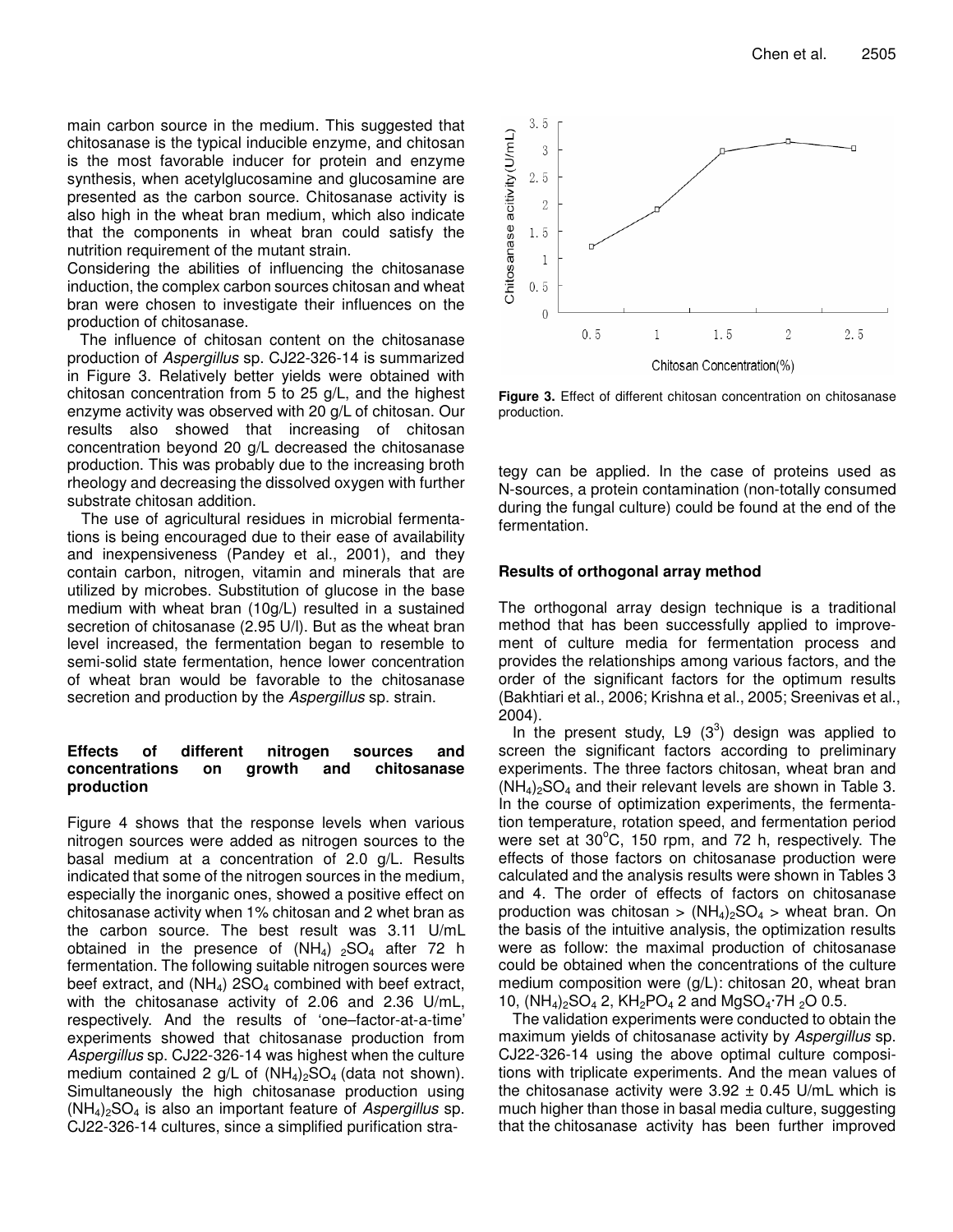

**Figure 4.** Effect of nitrogen source on chitosanase production in 96 h duration.

|            | Independent variables (g/L) |            |                | Dependent variable                               |
|------------|-----------------------------|------------|----------------|--------------------------------------------------|
| <b>Run</b> | A                           | в          |                |                                                  |
|            | Chitosan                    | Wheat bran | $(NH_4)_2SO_4$ | Chitosanase (U/mL)                               |
|            | 1(20)                       | 1(5)       | 1(2)           | $3.51 \pm 0.35$                                  |
| 2          | 1(20)                       | 2(10)      | 2(3)           | $3.25 \pm 0.36$                                  |
| 3          | 1(20)                       | 3(15)      | 3(4)           | $3.20 \pm 0.15$                                  |
| 4          | 2(25)                       | 1(5)       | 3(4)           | $2.98 \pm 0.27$                                  |
| 5          | 2(25)                       | 2(10)      | 1(2)           | $3.22 \pm 0.19$                                  |
| 6          | 2(25)                       | 3(15)      | 2(3)           | $3.01 \pm 0.30$                                  |
| 7          | 3(30)                       | 1(5)       | 2(3)           | $2.43 \pm 0.24$                                  |
| 8          | 3(30)                       | 2(10)      | 3(4)           | $2.87 \pm 0.38$                                  |
| 9          | 3(30)                       | 3(15)      | 1(2)           | $2.72 \pm 0.11$                                  |
| K1         | 9.96                        | 8.92       | 9.39           |                                                  |
| K2         | 9.21                        | 9.34       | 8.95           |                                                  |
| K3         | 8.01                        | 8.93       | 8.85           | The order for Chitosanase:                       |
| k1         | 3.33                        | 2.97       | 3.12           | Chitosan > $(NH_4)$ <sub>2</sub> SO <sub>4</sub> |
| k2         | 3.07                        | 3.11       | 2.99           | >Wheat bran                                      |
| k3         | 2.67                        | 2.96       | 2.95           |                                                  |
| R          | 0.66                        | 0.15       | 0.17           |                                                  |

**Table 3.** Orthogonal array design and the response of the dependent variable chitosanase produced by *Aspergillus* sp. CJ 22-326-14 in shake flask culture.

**Table 4.** Analysis results of orthogonal experiment.

| <b>Source</b> | Sum of square | DF | <b>F-ratio</b> | Significance |
|---------------|---------------|----|----------------|--------------|
| А             | 6.722         | 2  | 3.159          | $***$        |
| B             | 1.552         | 2  | 0.729          | $\star$      |
|               | 0.184         | 2  | 0.086          |              |
|               | 0.054         | 2  | 0.025          |              |
| Error         | 8.51          | 8  |                |              |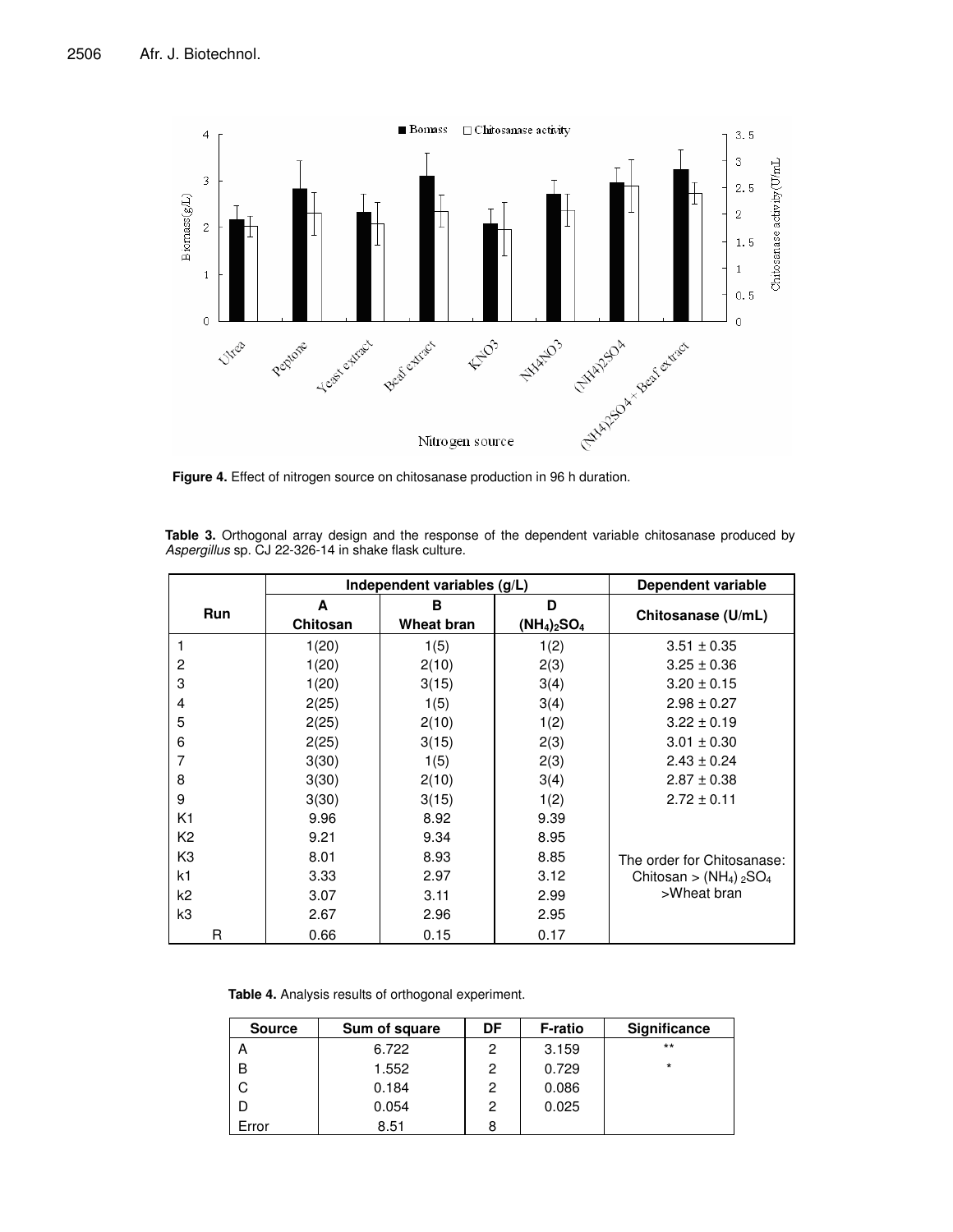

**Figure 5.** Time profile of batch fermentation in 10 L fermenter using the optimized medium.

with orthogonal experiment design.

Figure 5 showed the batch profile of chitosanase production, biomass growth, residual sugar content and pH in fermenter under optimized condition. As shown in Figure 5, minor chitosanase activity can be detected during the first 24 h and significant increase in chitosanase activity as observed after 24 h cultivation. The maximum chitosanase activity reached 4.11 U/mL at 96<sup>th</sup> hour cultivation and a slight decrease in chitosanase activity was observed after that time. This can be attributed to the difference of fermentation parameters in scale up of the fermentation process, such as dissolved oxygen, cell viability, metabolite and biomass.

## **Conclusion**

Although optimization of fermentation media and operating parameter for the submerged culture of various enzyme production have been severally documented, few reports are available in literature regarding the strain improvement and optimization of nutrition composition for chitosanase production. In the present study, a mutant, *Aspergillus* sp. CJ22-326-14, capable of showing hyper-productivity of chitosanase was isolated using successive mutation procedures UV-irradiation followed by NGT treatment of the spores. The enzyme production was markedly enhanced by serial optimization of medium composition with one-factor-at-a-time combined with orthogonal array design method. Further investigation should emphasize on the influence of the cultivation parameters in the fermenter for large scale production of chitosanase.

## **ACKNOWLEDGEMENT**

This work was supported by the Natural Science Founda-

tion of Zhejiang Province 293 (No.Y305119).

#### **REFERENCES**

- Alfonso CO, Nuero M, Santamaria F, Reyes F (1995). Purification of a heat-stable chitin deacetylase from *Aspergillus nidulans* and its role in cell wall degradation, Curr. Microbiol. 30. 49-54.
- Allan CR, Hadwiger LA (1979). The fungicidal effect of chitosan on fungi of varying cell wall composition, Exp. Mycol*.* 3: 285-287.
- Bakhtiari MR, Faezi MG, Fallahpour M, Noohi A, Moazami N, Amidi Z (2006). Medium optimization by orthogonal array designs for urease production by *Aspergillus niger* PTCC5011, Process Biochem*.* 41: 547-551.
- Baltz RH (1999). Encyclopedia of bioprocess technology: fermentation, biocatalysis and separation. New York, Wiley.
- Boucher I, Dupuy A, Vidal P, Neugebauer WA, Brzezinski R (1992). Purification and characterization of a chitosanase from *Streptomyces* N174, Appl. Microbiol. Biotechnol*.* 381: 88-93.
- Chen XE, Xia WS, Yu X (2005). Purification and characterization of two types 358 of chitosanase from *Aspergillus sp.* CJ22-326, Food Res. Int*.* 38: 315-322.
- Domard A (1987). Determination of N-acetyl content in chitosan samples by c.d. measurements, Int. J. Biol. Macromol. pp. 9353-9358.
- Dunn GM (1985). Nutritional requirements of microorganisms. In: Moo Young M, Editor, Comprehensive Biotechnology Vol. 1, Pergamon Press, Oxford, New York.
- Fenton DM, Eveleigh DE (1981). Purification and mode of action of a chitosanase from Penicillium islandicum, J. Gen. Microbiol*.* 126: 151-165.
- Gao XD, Katsumoto T, Onodera K (1995). Purification and characterization of chitin deacetylase from *Absidia coerulea*, J. Biochem*.* 117: 257-263.
- Ghose TK (1969). Continuous enzymatic saccharification of cellulose with culture filtrates of *Trichoderma viride* QM 6a, Biotechnol. Bioeng*.* 11: 239-261.
- Hirano S, Nagao N (1989). Effects of chitosan, pectic acid, lysozyme, and chitinase on the growth of several phytopathogens. Agric. Biol. Chem*.* 53: 3065-3066.
- Izume M, Nagae S, Kawagishi H, Mitsutomi M, Ohtakara A (1992). Action pattern of *Bacillus sp.* No. 7-M chitosanase on partially N-acetylated chitosan, Biosci. Biotech. Biochem*.* 564: 48-53.
- Jeon YJ, Park JP, Kim SK (2001). Antimicrobial effect of chitooligosaccharides produced by bioreactor, Carbohydr. Polym. 44: 71-76.
- Kendra DF, Christian D, Hadwiger LA (1989). Chitosan oligomers from *Fusarium solani*/pea interactions, chitinase/b-glucanase digestion of sporelings and from fungal wall chitin activity inhibit fungal growth and enhance disease resistance, Physiol. Mol. Plant Pathol. 35: 215-230.
- Krishna PK, Venkata MS, Sreenivas RR, Bikas RP, Sarma PN (2005). Laccase production by *Pleurotus ostreatus* 1804: Optimization of submerged culture conditions by Taguchi DOE methodology, Biochem. Eng. J. 24: 17-26.
- Pandey A, Szakacs G, Soccol CR, Rodriguez-Leon JA, Soccol VT (2001). Production, purification and properties of microbial phytases, Bioresour. Technol. 77: 203-214.
- Parekh S, Vinci VA, Strobel RJ (2000). Improvement of microbial strains and fermentation processes, Appl. Microbiol. Biotechnol*.* 54: 287–301.
- Podojil M, Blumauerova M, Culik K, Vanek Z (1984). The tetracyclines: properties, biosynthesis and fermentation. In: Vandamme EJ, editor. Biotechnology of industrial antibiotics. New York: Marcel Dekker; pp. 259-279.
- Savard T, Beaulieu C, Boucher I, Champagne CP (2002). Antimicrobial action of hydrolyzed chitosan against spoilage yeasts and lactic acid bacteria of fermented vegetables, J. Food Prot. 65: 828-833.
- Seino H, Tsukud K, Shimasue Y (1991). Properties and action pattern of a chitosanase from *Bacillus sp*. 7I-7S, Agric. Biol. Chem. 55: 2421-2423.
- Senel S, McClurre JS (2004). Potential application of chitosan in veterinary medicine. Adv. Drug Deliv. Rev*.* 56: 1467-1480.
- Sreenivas RR, Prakasham RS, Krishna PK, Rajesham S, Sarma PN, Venkateswar RL (2004). Xylitol production by *Candida* sp.: parameter optimization using Taguchi approach, Process Biochem*.* 39: 951-956.